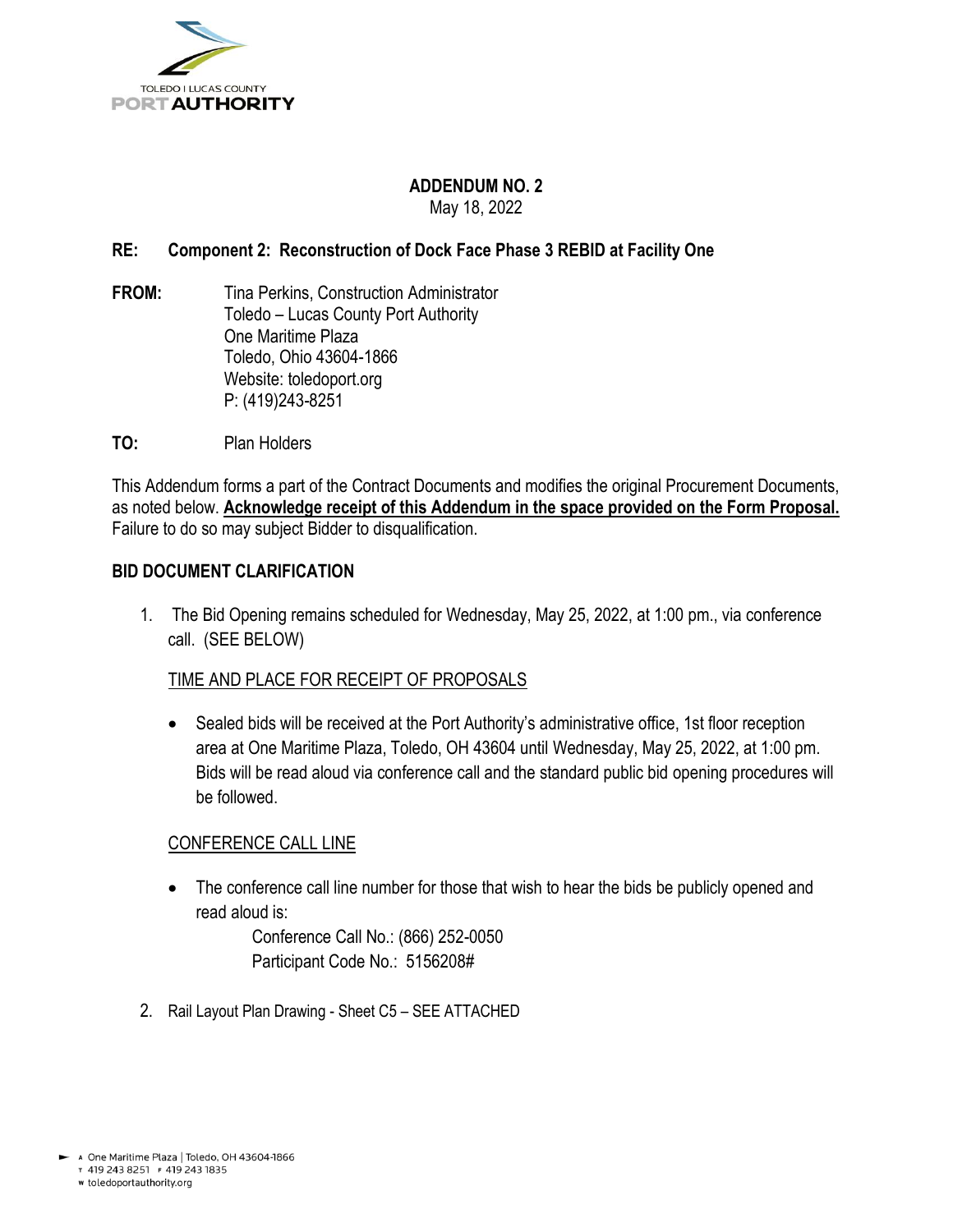

# **PREBID QUESTIONS AND ANSWERS:**

1. **Question:** Can the 12" storm pipe be open cut if the tracks are removed? If so, does it need to be in steel casing or is CDF okay?

**Answer:** This is acceptable.

2. **Question:** Can the engineer provide reinforcing details for the Alt 6 option?

**Answer:** Slab depth is 12" with #6@12" transverse bars and #4@18" longitudinal bars.

3. **Question:** How do you expect the contractor to terminate the 12" RCP under the tracks at the phase line if the alternate is not accepted?

**Answer:** Provide a pipe cap or alternately plug the end with concrete.

4. **Question:** The cross overs are shown as concrete, in the previous RFQ they were asphalt. What are required in these areas?

**Answer:** The cross overs are to be asphalt. See attached rail layout plan drawing - sheet C5.

5. **Question:** Please provide all joint details and/or drawings needed for the non-reinforced concrete per ITEM 452?

**Answer:** Provide tooled or sawcutjoints at 10' o/c.

6. **Question:** Drawing MT-101-2000, under the BOM at the top of the page, 10.75 and 12.75 pipe calls out for ERW, DRL, PEB, API 5L PSL2. With the notation of PSL2 is needs to be a Seamless pipe, if denoted a PSL1 is can be ERW. This needs to be clarified, it either needs to be PSL1 which is ERW or PSL2 which is seamless. Please advise!

**Answer:** Grade B, ERW, Carbon steel pipe, is available as API 5L PSL2 standard, per our BOM call out. ERW can also be designated as HFW (High Frequency Welding). We do not want Seamless pipe. We do want the PSL2 standard.

T 419 243 8251 F 419 243 1835 w toledoportauthority.org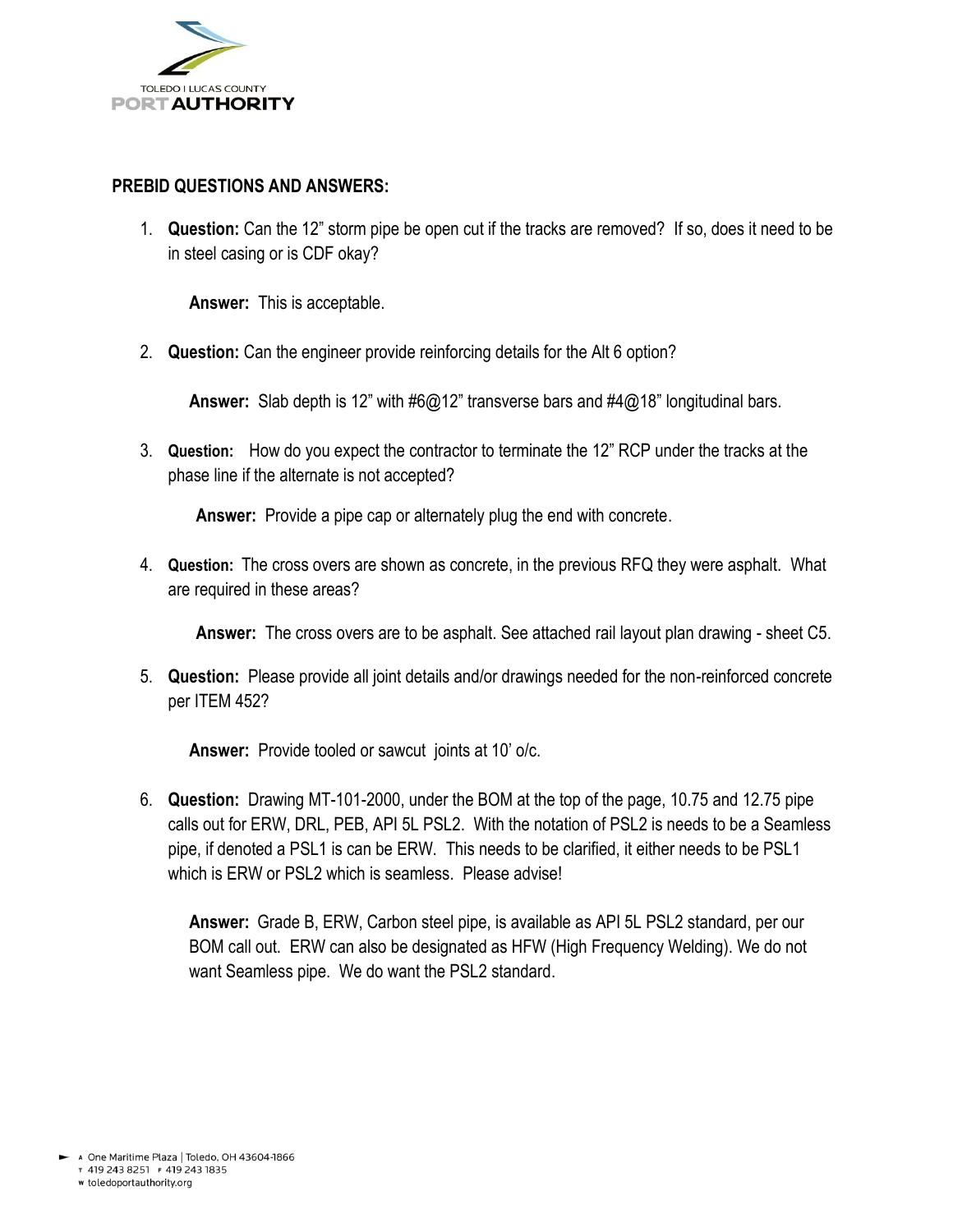

7. **Question:** For the Reconstruction of Dock Face Ph. 3 Project the Heavy Pavement Section on Sheet C3 calls for 4" of 301 Asphalt Concrete Base, proposal line items are set up as 302 Asphalt Concrete Base. Should this item be 301 or 302?

**Answer:** 302 Asphalt Concrete Base.

8. **Question:** Also just verifying, all material needs to be domestic?

**Answer:** See Addendum No. 1, question 5.

9. **Question:** For south Dock Spur, is the existing diamond on track 2 being removed & turnout on track 1 being removed, will track that is to be replaced be new, rail ties & OTM or reinstalling the existing track?

**Answer:** The diamond and turnout are to be removed. The track, ties, OTM are to be new.

10. **Question:** For South Dock Connector track, is the turnout to remain in place with existing track shifted to match existing near  $\sim$  Station 1+70 or is this turnout to be removed and replaced with new track to tie into existing on near  $\sim$  Station 1+70?

**Answer:** The turnout is to be replaced with a new No. 8 turnout and tied into existing track near Station 1+70.

11. **Question:** For Middle Dock Connector track, is the turnout to remain in place with existing track shifted to match existing near  $\sim$  Station 1+70 or is this turnout to be removed and replaced with new track to tie into existing on near  $\sim$  Station 1+70?

**Answer:** The turnout is to be replaced with a new No. 8 turnout and tied into existing track near Station 1+70.

12. **Question:** On Sheet C4 there is an unnamed stub track that shows a turnout and 228 ' of track to be removed and the North Dock connection shows a turnout and approximately 200' being adjusted. Sheet C5 shows a new turnout and new track in approximately the same location as the track being adjusted. Will the north Dock connector turnout and track shown to be adjusted be track that is removed and replaced?

**Answer:** The unnamed track is to be removed. The existing No. 8 turnout is to be adjusted. All areas where existing pavement is disturbed is to be replaced once work is complete.

w toledoportauthority.org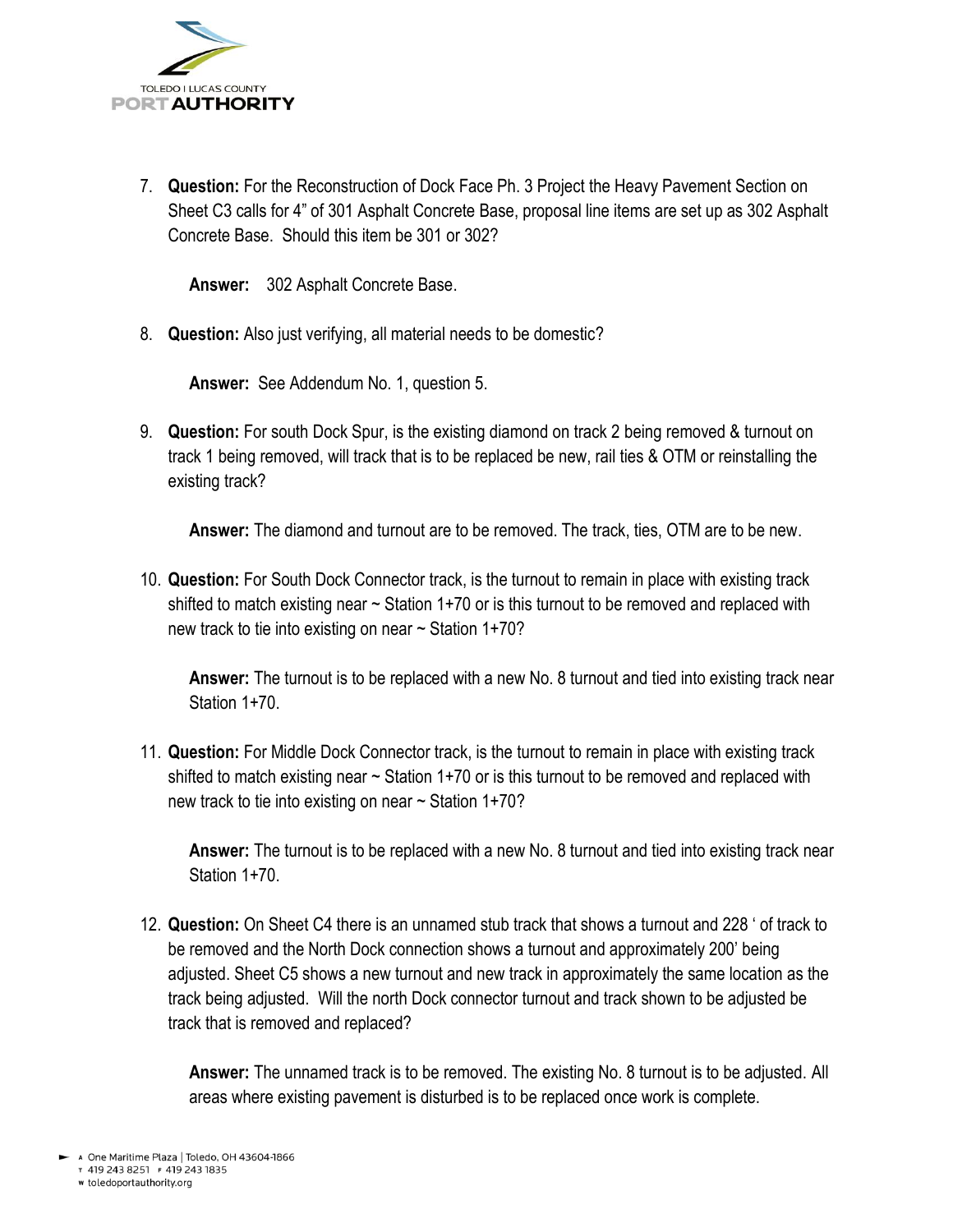

13. **Question:** Will IQ rail be acceptable on this project?

**Answer:** IQ Rail is acceptable.

14. **Question:** Is track on plans shown "to be adjusted" going to require steel tie track replacing existing?

**Answer:** No**.**

15. **Question:** Will both SMSG & RBM frogs be accepted?

**Answer:** Bid RBM frogs. SMSG frogs can be bid as a voluntary alternate.

16. **Question:** The specs requested that contractors hold their price for up to 180 calendar days. In efforts to have material vendors hold their rates as long as possible can the Owner provide the date it anticipates to award the project/issue NTP?

**Answer:** We anticipate awarding this project shortly after review and approval by TLCPA Board of Directors and all grant agencies. To ensure a timely review by grant agencies, all necessary and required supporting documents should be provided in proposals. Failure to do so may result in delays during the review process

17. **Question:** Will removed rail & OTM become the property of the contractor or is it to be stockpiled on site.

**Answer:** Removed rail and OTM will will be stockpiled on site.

18. **Question:** Will asphalt be accepted as an alternate for the entire dock surface vs. concrete?

**Answer:** You may propose this as a voluntary alternate but the base bid and alternate should be bid as directed.